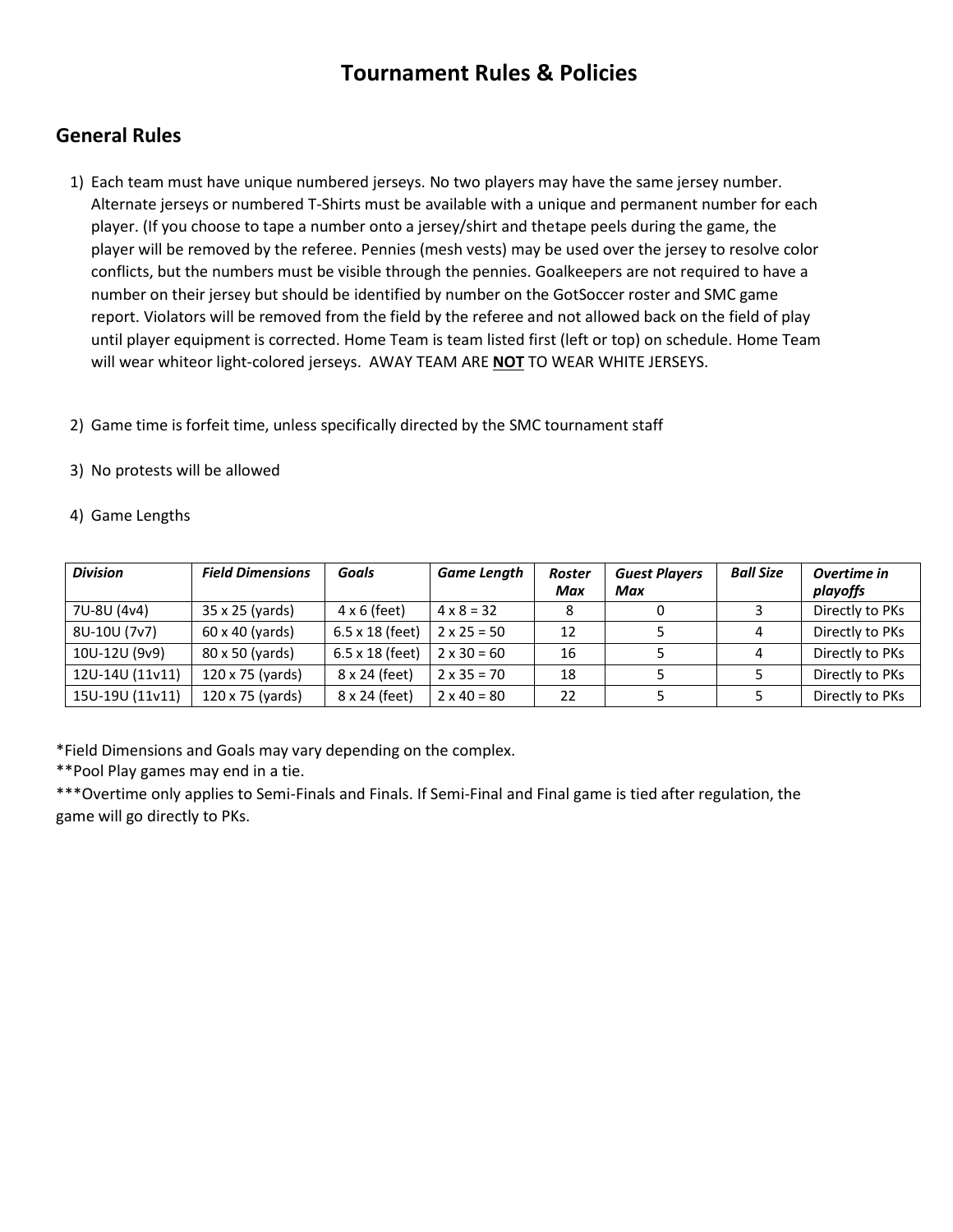# **SPECIAL RULES**

### **4v4 RULES**

- 1. 4 v 4 (4 field players, no goalkeeper)
- 2. KICK-INS, NOT THROW INS
- 3. NO OFFSIDE RULE
- 4. SUBSTITUTIONS ON ALL "DEAD" BALLS (KICK-INS, CORNER KICKS, GOAL KICKS, AFTER AGOAL IS SCORED). NO SUBBING ON THE FLY
- 5. NO PENALTY KICKS UNLESS THE GAME IS A SEMI-FINAL OR FINAL TO SETTLE A TIE. ALLFREE KICKS ARE INDIRECT (MUST TOUCH SOMEONE OTHER THAN THE KICKER BEFORE A GOAL CAN BE SCORED)
- 6. OPPONENTS MUST BE 3 YARDS BACK FROM THE BALL ON ALL FREE KICKS, KICK-INS
- 7. GOAL KICKS CAN BE TAKEN FROM ANYWHERE ON THE GOAL ARC OR GOAL BOX
- 8. ON GOAL KICKS, THE TEAM NOT TAKING THE GOAL KICK MUST HAVE ENTIRE TEAM ONTHEIR SIDE OF MIDFIELD (THE SIDE THEY ARE DEFENDING) UNTIL THE GOAL KICK IS TAKEN. ONCE THE GOAL KICK IS TAKEN, IT IS FREE PLAY
- 9. NO BUILD OUT LINE
- 10. NO SLIDE TACKLING
- 11. LET THE PLAYERS HAVE FUN AND ENJOY THEMSELVES.

**7v7 Build Out Rules** (no heading at this age)

The build out line promotes playing the ball out of the back in a less pressured setting

- 1. When the goalkeeper has the ball in his or her hands during play from the opponent, the opposing team must move behind the build out line until the ball is put into play
- 2. Once the opposing team is behind the build out line, the goalkeeper can pass, throw or roll the ball into play (punts and drop kicks are not allowed)
- 3. After the ball is put into play by the goalkeeper, the opposing team can cross the build out line and play resumes as normal
- 4. The opposing team must also move behind the build out line during a goal kick until the ball is put into play
- 5. If a goalkeeper punts or drop kicks the ball, an indirect free kick should be awarded to the opposing team from the spot of the offense
- 6. If the punt or drop kick occurs within the goal area, the indirect free kick should be taken on the goal area line parallel to the goal line at the nearest point to where the infringement occurred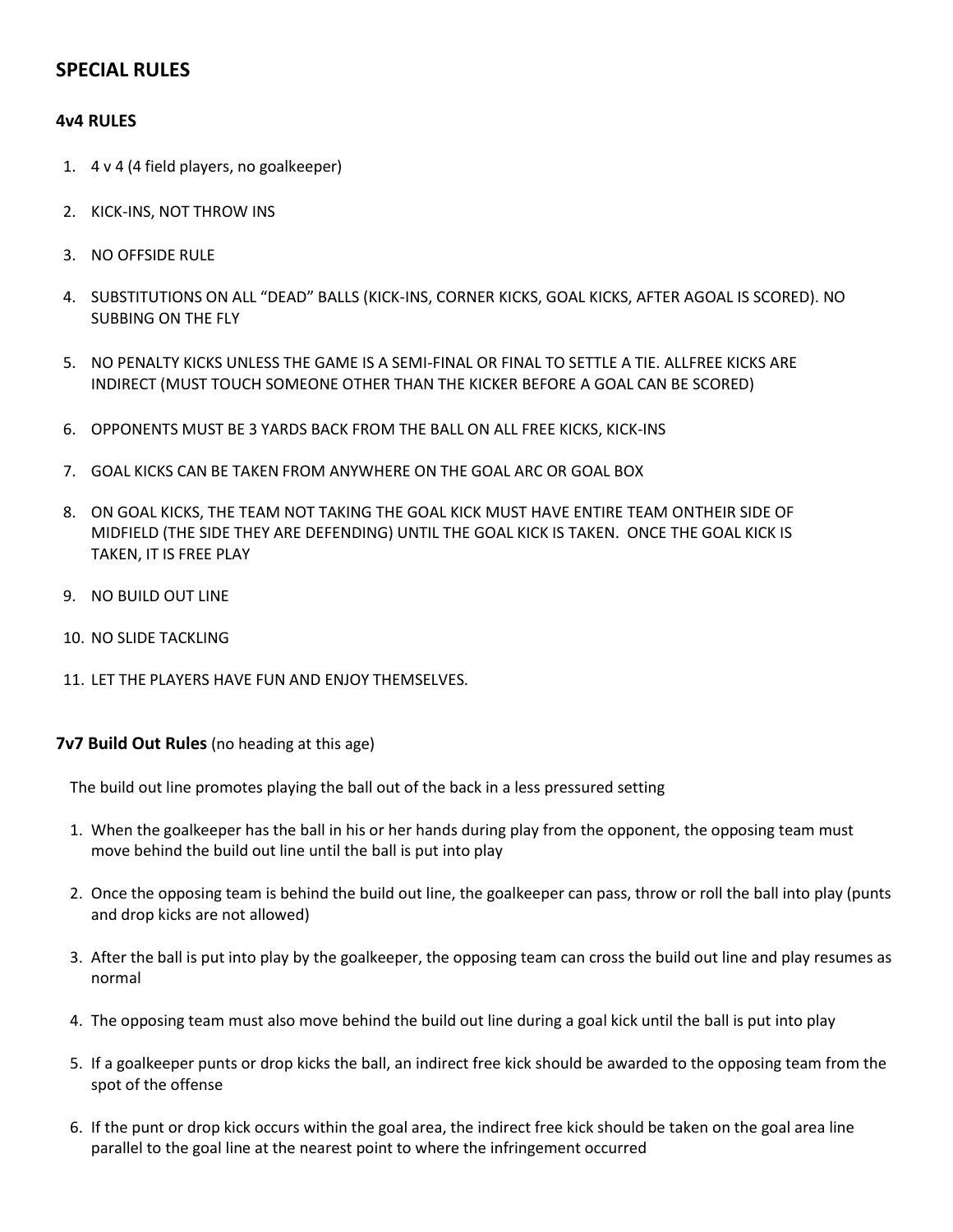- 7. The build out line will also be used to denote where offside offenses can be called Tournament Rules Matches will be played in accordance with FIFA Laws of the Game, except as modified.
- 8. Players cannot be penalized for an offside offense between the halfway line and the build out line
- 9. Players can be penalized for an offside offense between the build out line and goal line
- 10. To support the intent of the development rule, coaches and referees should be mindful of any intentional delay being caused by opponents not retreating in a timely manner or encroaching over the build out line prior to the ball being put into play
- 11. Coaches are responsible for addressing these types of issues with their players
- 12. Referees can manage the situation with misconduct if deemed appropriate
- 13. Referees should be flexible when enforcing the 6 second rule and counting the time of possession should only begin when all opponents have moved behind the build out line

### **10 POINT SYSTEM**

### **Scoring system for preliminary (pool) games will be as follows:**

- a. 6 points for a win
- b. 3 points for a tie
- c. 0 points for a loss
- d. 1 point per goal scored in the game with a maximum of 3
- e. 1 point for a shutout (0-0 tie does award a shutout point)
- f. A forfeit game will be scored at a 3-0 win in calculating preliminary (pool) game points for tiebreaker determination.

# **TIEBREAKERS**

If two or more teams are tied in points after their preliminary (pool) games are completed, the following tiebreaker procedures will be used to determine the team advancing:

- a. Head to Head (disregard if more than 2 teams are tied)
- b. Most number of shutouts
- c. Goal differential (max of 5)
- d. Most goals scored (max of 5)
- e. Least goals allowed (no max)
- f. PKs

# **RULES FOR COMPETITION**

- 1. For 9v9 and 11v11, each team must have a minimum of seven (7) players on the field to start or continue a game. For 7v7, five (5) players are required. For 4v4, three (3) players are required.
- 2. There will be free substitutions, with the referee's consent at the following times: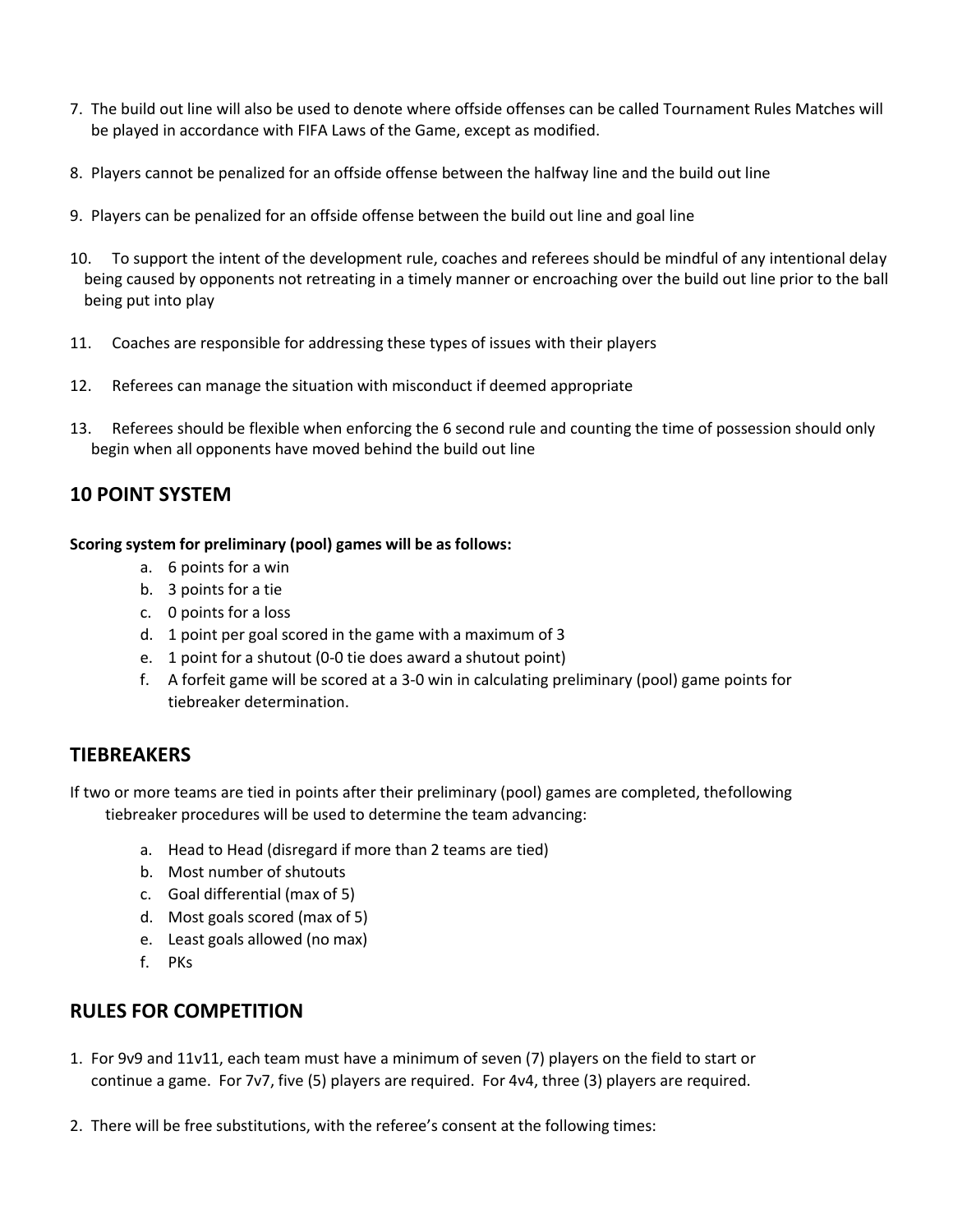- 1. A player receiving a yellow card (the player carded only)
- 2. Prior to a throw-in for the team in possession (the opposing team may substitute when theteam in possession subs)
- 3. Prior to a goal kick
- 4. After a goal by either team
- 5. After an injury by either team when the referee stops play
- 6. At the referee's discretion
- 3. In the event the referee or linesman are missing from the field, report immediately to SMC tournament staff. In the event the linesman are not available, each team may be required to provide a "club linesman"
- 4. If a game has played one full half, but is stopped short of full time, other than by acts on the part of one of the teams, the game shall be considered complete.
- 5. In the event of inclement weather, format for tournament play and/or completion of the tournament will be determined by the Tournament Director.
- 6. All scores shall be turned in to the SMC tournament staff by REFEREES in each match.
- 7. Any send-offs should be reported to the SMC Tournament Staff immediately following the game.
	- a. Any player sent off must immediately report to the tournament headquarters with a manager or parent. Any coaches or spectators sent off must report immediately to the tournament headquarters.
	- b. Any player or coach sent off (other than on account of receiving two cautions in the same game) shall automatically sit out the next played tournament game with their team (unless the send-off occurred in the last game of the tournament for that player or coach, in which case such player or coach would be required to sit out their next scheduled game played.)
	- c. If the send-off was for fighting (or if it is the player's second tournament send-off) the player, coach, or spectator will be suspended from the remainder of the tournament.
	- d. Any player receiving three (3) cautions (yellow cards) in the tournament must sit out the next played tournament game with their team (unless the third caution occurred during the last game of the tournament for that player or coach. In this case, such player or coach will be allowed to finish the game but would be required to sit out their next scheduled game played).
	- e. SMC has the right to increase the suspension at its discretion based on the severity of the incident. Inappropriate behavior, serious foul play, and violent conduct will not be tolerated. Coaches are responsible for the conduct of his/her players and spectators, on and off the field, and must promote sportsmanship – win or lose. SMC tournament staff may remove a player, coach, and/or spectator from a game or the tournament for unacceptable conduct and/or actions that endanger the safety of others. SMC tournament staff may also remove an entire team for accumulating an unacceptable number of yellow and red cards.
	- f. Verbal insults, foul abusive language will not be tolerated. Tournament Director reserves the right to further suspend for racial slurs.
- 8. All referee decisions are final. You may not protest "Judgement Calls"
- 9. The Tournament Director, or their tournament staff, is empowered to make all decisions regarding the competition during the tournament. The Tournament Director's decision is final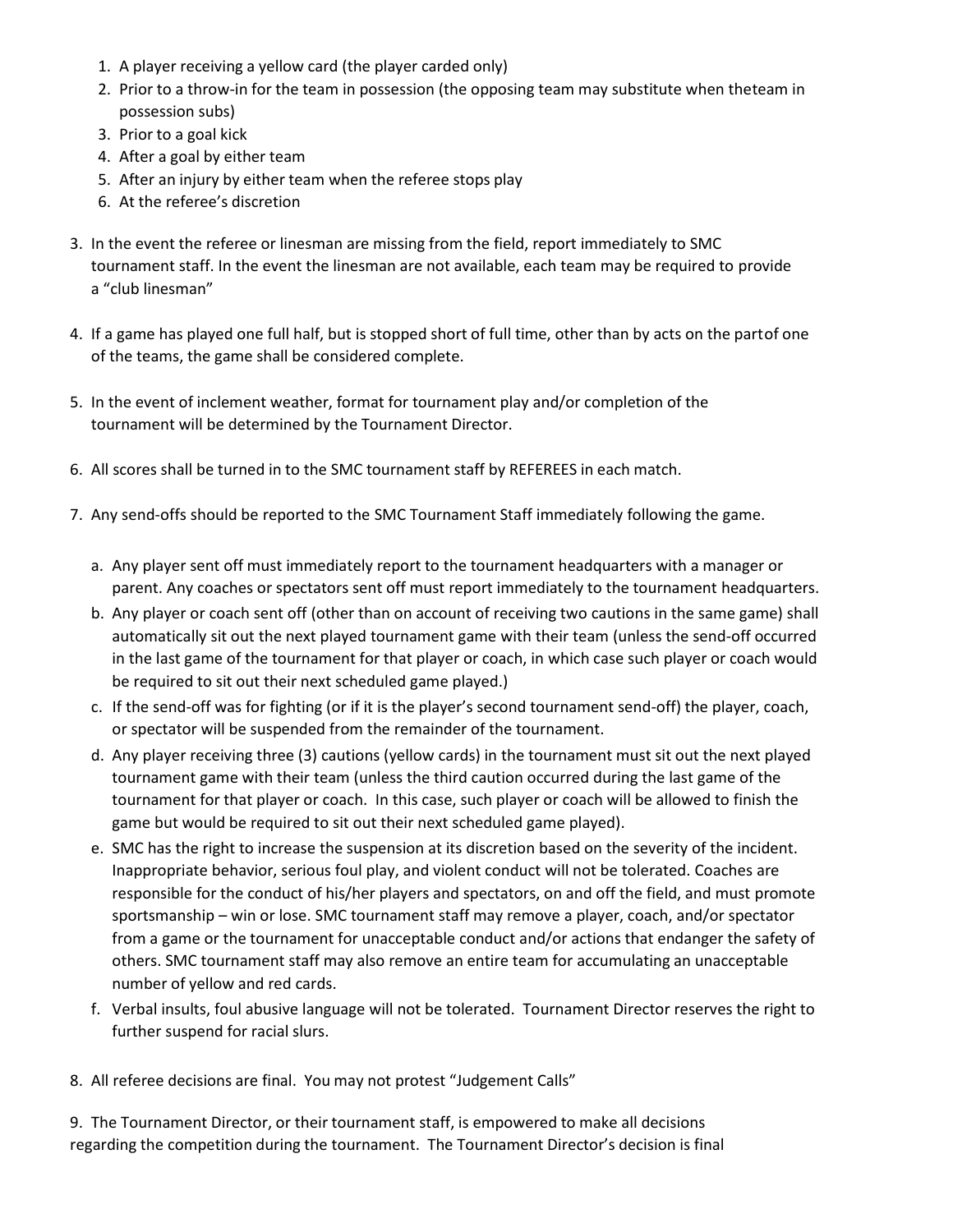in all matters. No appeals will be allowed.

- 10. All teams not accepted by the tournament will be refunded in full within ten (10) days of the notification of rejection, or notification to the teams accepted, whichever comes first. (Postingon websites can be considered notification of teams accepted.)
- 11. In case of rain HARD RAIN, NOT A SPRINKLE we will update via emails and texts to managers through GotSoccer and via our tournament website. In the event inclement weather forcesthe cancellation of all or part of the tournament, teams will have the option to receive a credit or cash refund of a percentage of their entry fee. This credit is to be used in future SMC soccer tournaments (within one year), and will be given in the following increments:
	- a. No games played = 75% credit or 50% refund
	- b. One game played = 50% credit or 25% refund
	- c. Two games played = 25% credit

# **PLAYER ELIGIBILITY RULES**

- 1. USYSA and USSF eligibility requirements will be strictly adhered to.
- **2.** We accept teams registered through US Club or a US Youth Soccer (USYSA) home association, such as NTSSA, STYSA, OSA, etc. If you are playing under a US Club roster, **your guest players must also be registered through US Club Soccer and you must submit a signed US Club Soccer Player Loan Form for guest players. If you are playing under a USYSA roster, your guest players must also be registered through a USYSA member home association. \*\*\***Again, a team and its guest players must be registered through the SAME national organization.
- **3.** Players cannot play for more than 1 team during the event. There can be no sharing of players throughout the event.
- **4.** For NTSSA-registered teams (11U-19U), we must receive a properly signed NTSSA Guest Player Release Form for each guest player. For 7U-10U NTSSA academy teams, we must receive an NTSSA Academy Tournament Roster signed by any NTSSA home association.
- **5.** Players and teams are allowed to "Play-up", which means participate in an older age group, but may NOT play in a younger age group where they exceed the age eligibility. 9U-10U Players are not allowed to play up to 11U. If even as few as one player is too old for a specific age group, the entire team is too old for the same group.
- **6.** Girls may play on boy's teams in boys divisions. If there is at least one boy on ateam, the team is classified as a boys team and may NOT play in a girls division. 6U players are not eligible to participate in this tournament as 6U players may not play up to 7U-10U academy divisions.
- **7.** For USYSA-registered teams and players, 10U and younger players may not play up to 11U and older divisions.
- **8.** Signed, official team rosters and guest player releases must be submitted to SMC by via ONLINE CHECK-IN by 5:00pm on the Friday prior to the tournament.
- **9.** Teams must present an official stamped Approved roster prior to each match